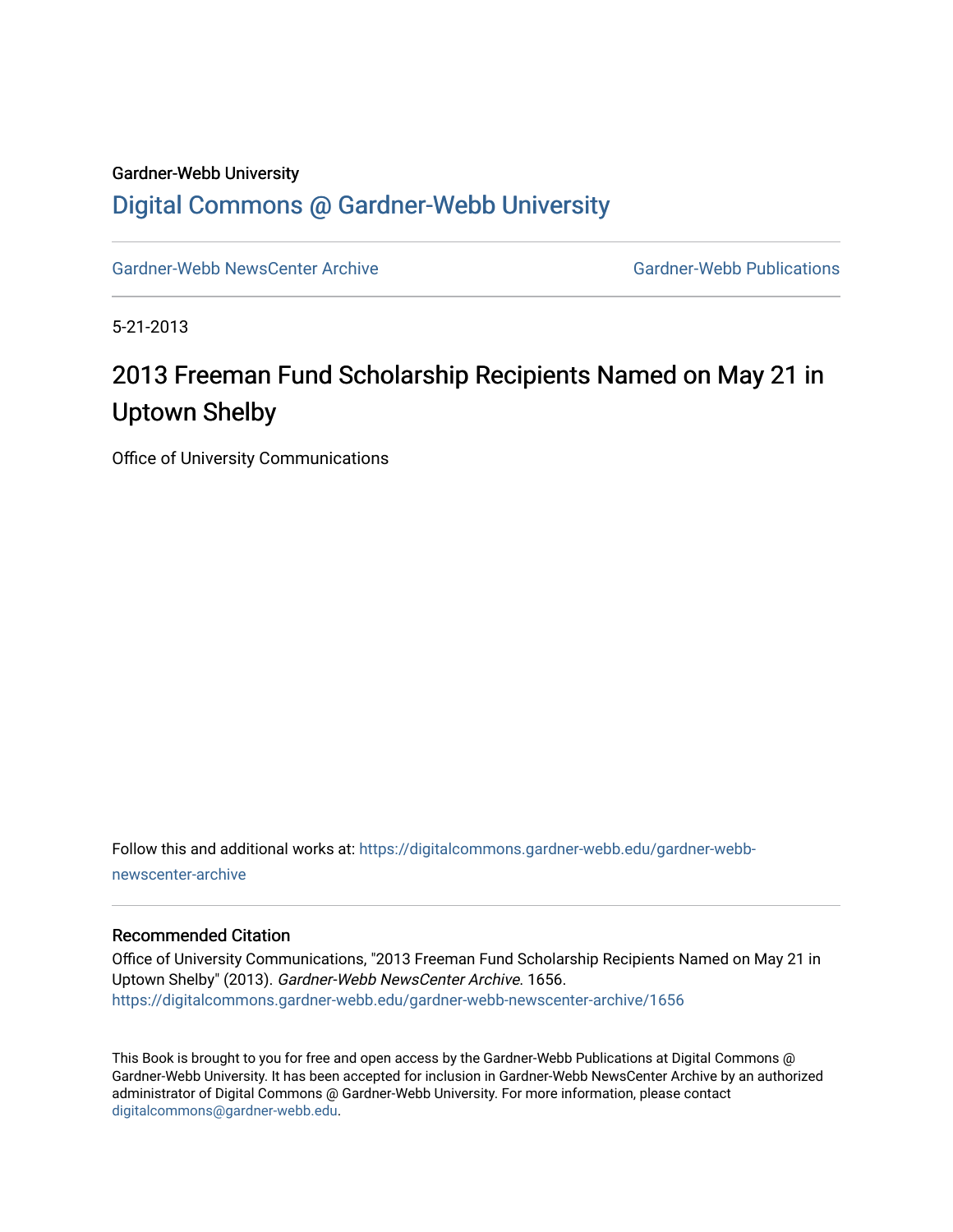# **2013 Freeman Fund Scholarship Recipients Named on May 21 in Uptown Shelby**

**webpublish.gardner-webb.edu**[/newscenter/2013-freeman-fund-scholarship-recipients-named-on-may-21-in-uptown](https://webpublish.gardner-webb.edu/newscenter/2013-freeman-fund-scholarship-recipients-named-on-may-21-in-uptown-shelby/)shelby/

Office of University Communications May 21, 2013

*Fund Provides Support for Local Students Entering College* 

BOILING SPRINGS, N.C. — The dream of leaving high school to enter college is about to become reality for nine local students thanks to the Joseph B. Freeman Jr. Educational Fund. Gardner-Webb University announced the names of this year's recipients, all Cleveland County high school seniors, during a presentation held in front of the Cleveland County Chamber in uptown Shelby, N.C., on May 21.

Established in 1991 by area business leaders, the Freeman Fund was named for the late Joseph B. Freeman, who was head of the Interstate Johnson Lane office in Shelby. Throughout his life, Freeman was a visible supporter of educational pursuits in Cleveland County. The fund provides scholarship assistance to Cleveland County high school students. The intent is to seek out students who qualify academically for college but whose unique situations might otherwise prevent them from attending.

Each recipient of the Freeman Fund was evaluated by his or her academic achievements, extracurricular activities, personal influences, and motivation, despite financial need. A committee of local business leaders and Gardner-Webb officials awards the scholarships after an evaluation process examines all candidates. The scholarship fund was established when several local business leaders recognized a need to assist students who excelled in these areas.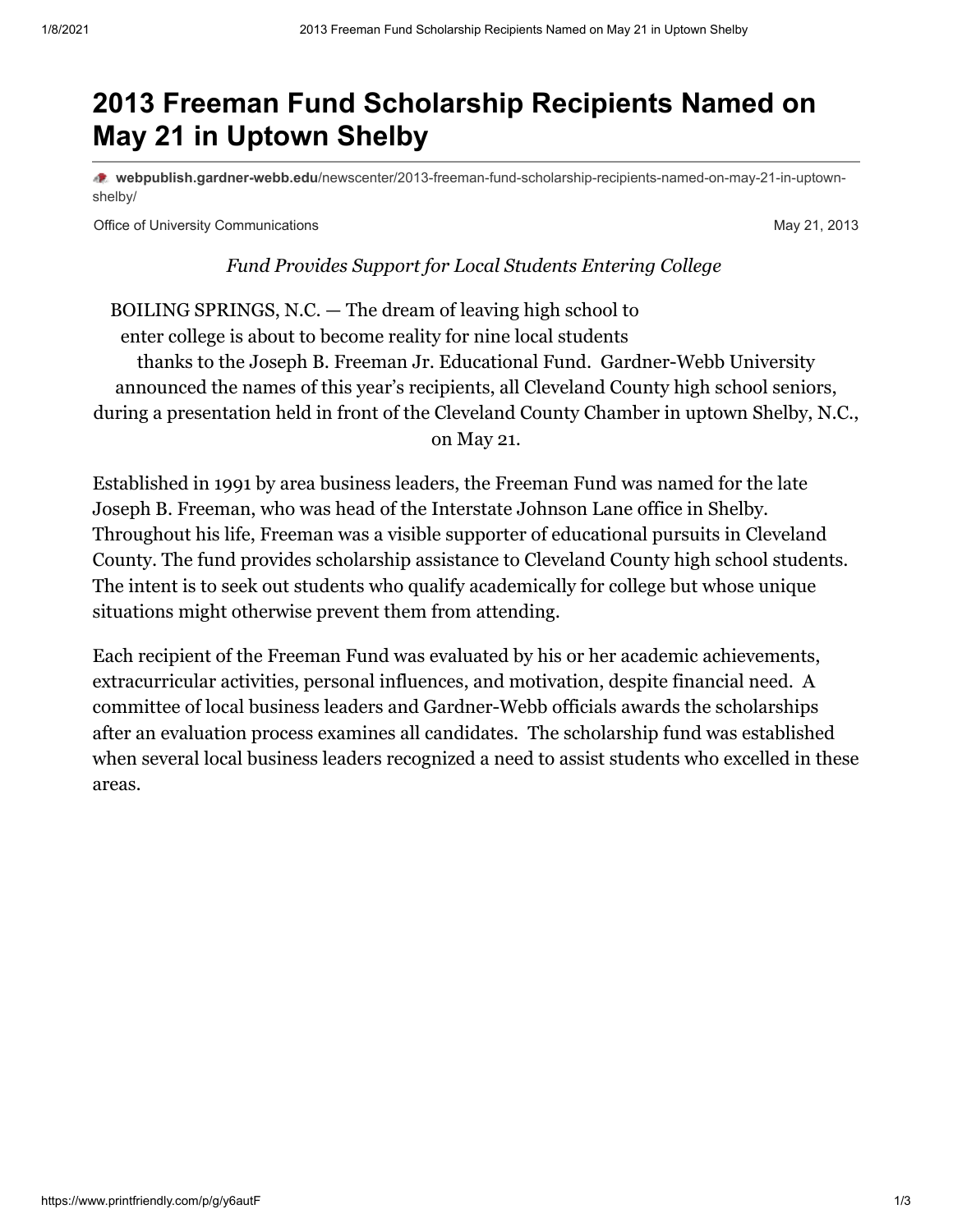

Watch Video [At: https://youtu.be/WD0NSlxU4KA](https://youtu.be/WD0NSlxU4KA)

Since the scholarship's inception, a Freeman recipient has enrolled each year at Gardner-Webb University. This year, at least three recipients plan to attend GWU.

### **2013 Freeman Scholarship Recipients:**

### **Recipient/High School /University Attending/Anticipated Major**

Chezney Baxter (SHS)–UNC-Greensboro; Pre-Med

Dustin Burgess (KMHS)–Western Carolina University; Forensic Science

Victoria Crance (BHS)–Lenior-Rhyne University; Occupational Therapy

Nicholas Hastings (CHS)–UNC-Chapel Hill; Psychology

Jordan Hollifield (KMHS); Wingate University; Biology/Pre-Veterinary

Marla Hoyle (CHS)–Gardner-Webb University; History

Cory Moses (CHS)–Gardner-Webb University; Spanish/Social Work

Janet Stewart (KMHS)–Gardner-Webb University; Nursing

Brittany Wilson (SHS)–Campbell University; Business Administration/Spanish